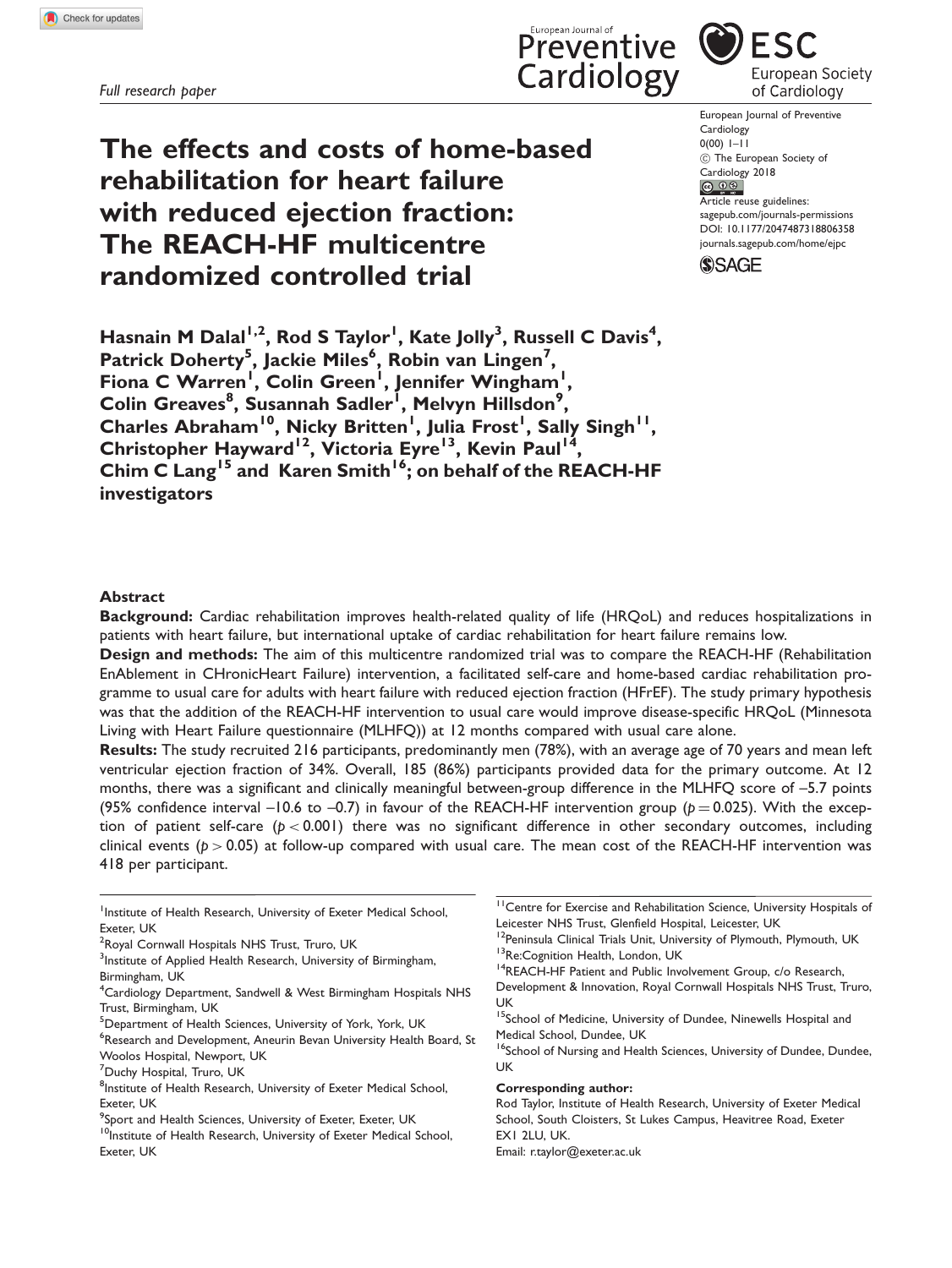Conclusions: The novel REACH-HF home-based facilitated intervention for HFrEF was clinically superior in diseasespecific HRQoL at 12 months and offers an affordable alternative to traditional centre-based programmes to address current low cardiac rehabilitation uptake rates for heart failure.

#### Keywords

Cardiac rehabilitation, health-related quality of life, heart failure, home-based, randomized controlled trial, selfmanagement

Received 23 August 2018; accepted 20 September 2018

## Introduction

With important gains in mortality achieved through pharmacological and device therapy in patients with heart failure with reduced ejection fraction (HFrEF) over the past decade, $\frac{1}{1}$  the focus is increasingly shifting towards optimizing health-related quality of life  $(HRQoL)<sup>2</sup>$  Patients are prepared to trade off longevity for an improvement in  $HRQoL$ ,<sup>3</sup> and a Cochrane metaanalysis of exercise-based cardiac rehabilitation in patients with heart failure reported important improvements in HRQoL and a reduction in rehospitalizations.<sup>4</sup> International guidelines consistently recommend groupor centre-based cardiac rehabilitation for patients with HFrEF.<sup>5–7</sup> However, less than 10% of people with heart failure in the United States of America and less than  $20\%$  in Europe participate in cardiac rehabilitation,  $8.9$ prompting a call to explore newer strategies to improve participation and explore the effectiveness of more accessible alternatives to group- or centre-based cardiac rehabilitation.<sup>8</sup>

Home-based cardiac rehabilitation programmes can widen access and have been shown to be as effective as group- or hospital-based cardiac rehabilitation after myocardial infarction and coronary revascularization, and with similar costs.<sup>10</sup> The high cost of treating people with heart failure is well documented,<sup>1</sup> but little evidence (five randomized trials) is available on the clinical and cost-effectiveness of home-based cardiac rehabilitation in heart failure.<sup>4</sup> Furthermore, none of the home-based interventions have involved caregivers or have been co-developed with patients, caregivers or clinicians. We therefore developed a novel home-based cardiac rehabilitation intervention derived from health behaviour change theory – the Rehabilitation EnAblement in CHronic Heart Failure (REACH-HF) intervention – for people with heart failure and their caregivers, which is facilitated by a healthcare professional. $^{11}$  We hypothesized that addition of the REACH-HF intervention to usual care would improve disease-specific HRQoL for patients with HFrEF at 12 months' follow-up compared with usual care alone.

### **Methods**

The REACH-HF trial was conducted and reported in accordance with the Consolidated Standards of Reporting Trials guidelines.<sup>12</sup> Our full trial protocol has been published elsewhere.<sup>13</sup>

### Study population and design

The REACH-HF trial was a multicentre, two parallel group, randomized, superiority trial in men and women  $aged \geq 18$  years with a confirmed diagnosis of HFrEF on echocardiography or angiography (i.e. left ventricular ejection fraction  $< 45\%$ ) within the preceding five years. Participants who had undertaken cardiac rehabilitation within 12 months prior to enrolment were excluded, as were those with a contraindication to exercise testing or exercise training. The published protocol provides a full list of patient inclusion and exclusion criteria.<sup>13</sup> Participants were randomized to the REACH-HF intervention plus usual care (REACH-HF group) or usual care alone (control group).

Participants were recruited from primary and secondary care settings in four centres in the United Kingdom (Birmingham, Cornwall, Gwent and York). Participants were randomly allocated in a 1:1 ratio, stratified by investigator site and baseline plasma N-terminal proB-type natriuretic peptide levels  $(\leq 2000 \text{ vs.} > 2000 \text{ pg/ml})$ , using minimization to facilitate balance between the groups. Randomization numbers were computer generated and assigned in strict sequence at the point of randomization. To maintain concealment, the Peninsula Clinical Trials Unit used a password-protected, Webbased randomization system to allocate participants after consent was obtained and baseline assessment data entered. Treatment allocation was open label given the nature of the intervention, but outcome assessors were masked to participants' allocations. We kept a record of instances when outcome assessors were inadvertently unmasked by participants during assessment visits. The trial statistician and all investigators were blinded to the outcome data and group allocation until after prespecified statistical analyses were completed and interpretation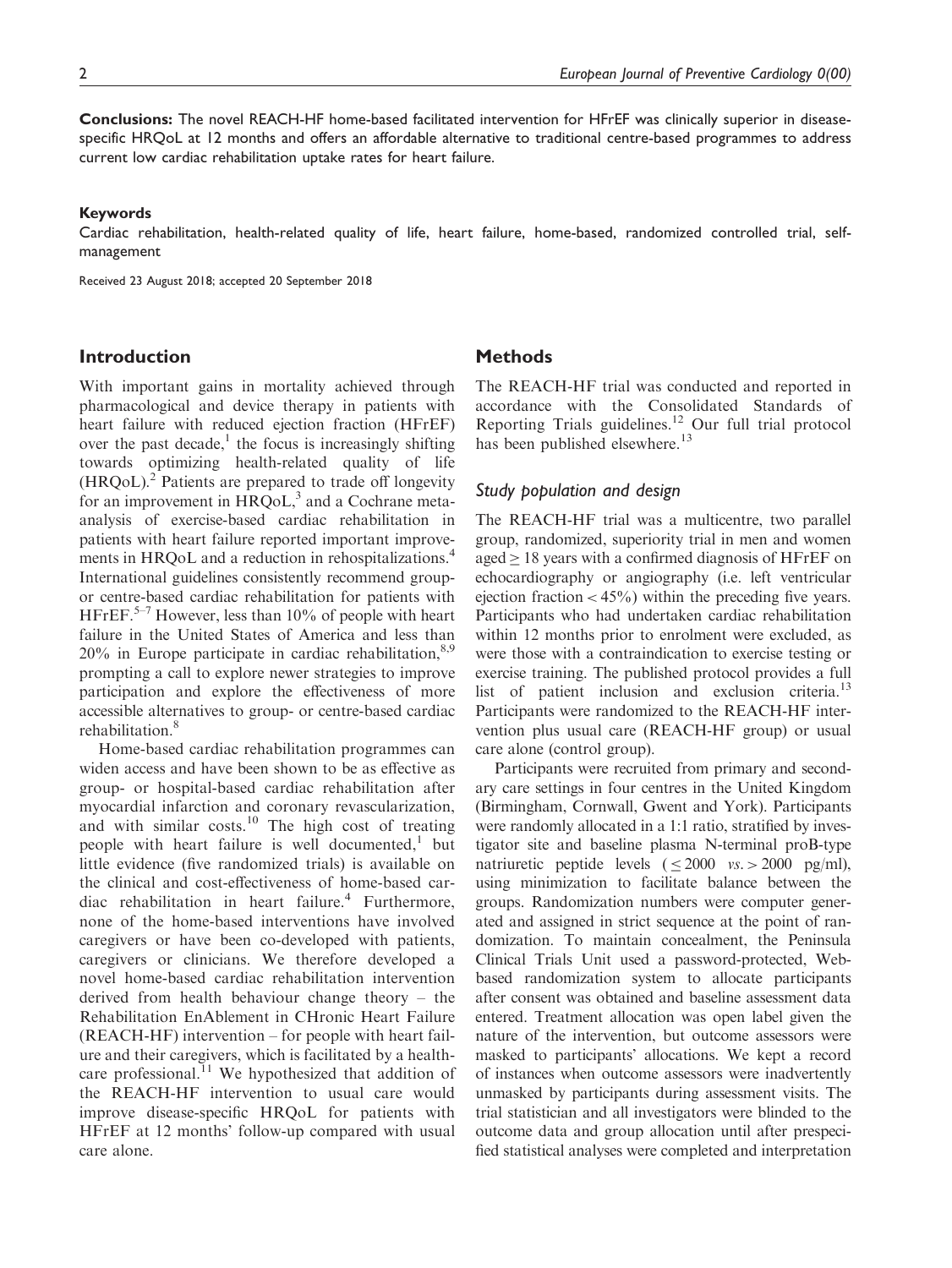of results was agreed. Between January 2015 and February 2016, 216 participants were randomized.

The investigation conforms with the principles outlined in the Declaration of Helsinki and the trial was approved by the North West Lancaster Research Ethics Committee (14/NW/1351). All participants provided written informed consent.

### Study intervention

A detailed description of the REACH-HF intervention, its development and its theoretical underpinnings is published elsewhere.<sup>11</sup> In the trial, participants in both the intervention and control groups continued with medical management and care of heart failure according to local and national guidelines.<sup>7,14</sup> In the UK, patients with HFrEF are usually seen by a community heart failure specialist nurse (soon after hospital discharge or at diagnosis, mainly to optimize drug dosages) and their family doctor, and some are followed up by a cardiologist. Most patients with heart failure do not undertake cardiac rehabilitation.

The REACH-HF intervention is an evidenceinformed, patient-centred, theory-based, self-care support programme uniquely co-developed with key stakeholders – patients, caregivers and clinicians. This comprehensive intervention includes four core elements (see Figure S1 in the Supplementary Material online): $11,13$ 

- 1. REACH-HF manual for patients with a choice of two structured exercise programmes: a chair-based exercise and a progressive walking training programme. Patients were advised to exercise  $\geq$  1 times per week, starting from their own personal level and gradually building up over 2–3 months in time/distance/walking pace.
- 2. Patient 'Progress Tracker' an interactive booklet designed to facilitate learning from experience to record symptoms, physical activity and other actions related to self-care. Patients recorded: (1) how long/ far they plan to walk, (2) whether they have done it, (3) how it felt to identify whether they should be moving up or down in effort next time and (4) their weekly steps per minute (pace).
- 3. 'Family and Friends Resource' a manual for use by caregivers aimed to increase their understanding of heart failure and caregiver physical and mental wellbeing.
- 4. Facilitation by cardiac nurses or physiotherapists, who attended a three-day training course on the use of person-centred counselling and how to tailor the intervention for the patient and their caregiver.

The intervention was delivered at the patient's home via a mixture of face-to-face and telephone contacts over 12 weeks. The first contact was made by the facilitator and future contacts were agreed by the patient and the facilitator at a mutually convenient time. Patient adherence to the intervention was defined as attendance at the first face-to-face contact with the facilitator and at least two facilitator contacts thereafter – at least one of which must have been face to face.

### Usual care

Given that the majority of heart failure patients do not receive cardiac rehabilitation,<sup>8,9</sup> usual care in this trial was a no cardiac rehabilitation approach that included medical management according to national and local guidelines, including specialist heart failure nurse care.<sup>7</sup> Both REACH-HF and control groups received this usual care.

#### Outcome measures

The primary outcome was disease-specific HRQoL at 12 months measured using the Minnesota Living with Heart Failure Questionnaire (MLHFQ).<sup>15</sup> Secondary outcomes were death, hospitalization, generic quality of life (five-dimension EuroQol (EQ-5D-5L) scale),<sup>16</sup> psychological wellbeing (Hospital Anxiety and Depression Scale  $(HADS)$ ,<sup>17</sup> exercise capacity (incremental shuttle walk test)<sup>18</sup> and physical activity assessed using a GeneActiv accelerometer.<sup>19</sup> Additional secondary measures included the HeartQoL questionnaire $^{20}$ and Self-Care of Heart Failure Index.<sup>21</sup>

Outcome data were collected from participants during three clinic visits at baseline and four and 12 months and by postal questionnaire at six months. At the baseline clinic visit, after obtaining written consent, we collected sociodemographic data and information on past medical history from the participants' hospital and primary care records, including key comorbidities, New York Heart Association classification, $2^2$  concomitant cardiac drugs and presence of implantable cardiac devices.

Adherence to intervention protocols by the facilitators was ascertained through audio recordings of interviews and a fidelity checklist created as part of the intervention development.<sup>11,13</sup> The findings of the intervention fidelity assessment are summarized in Supplementary Table S1.

Serious adverse events were recorded and assessed for their relatedness to the trial processes or the REACH-HF intervention. Adverse events and reactions were regarded as serious if they resulted in death, were life threatening or required hospitalization. All serious adverse events were reported to the ethics and data monitoring committees.

The use of care services, including those provided by healthcare professionals in the community and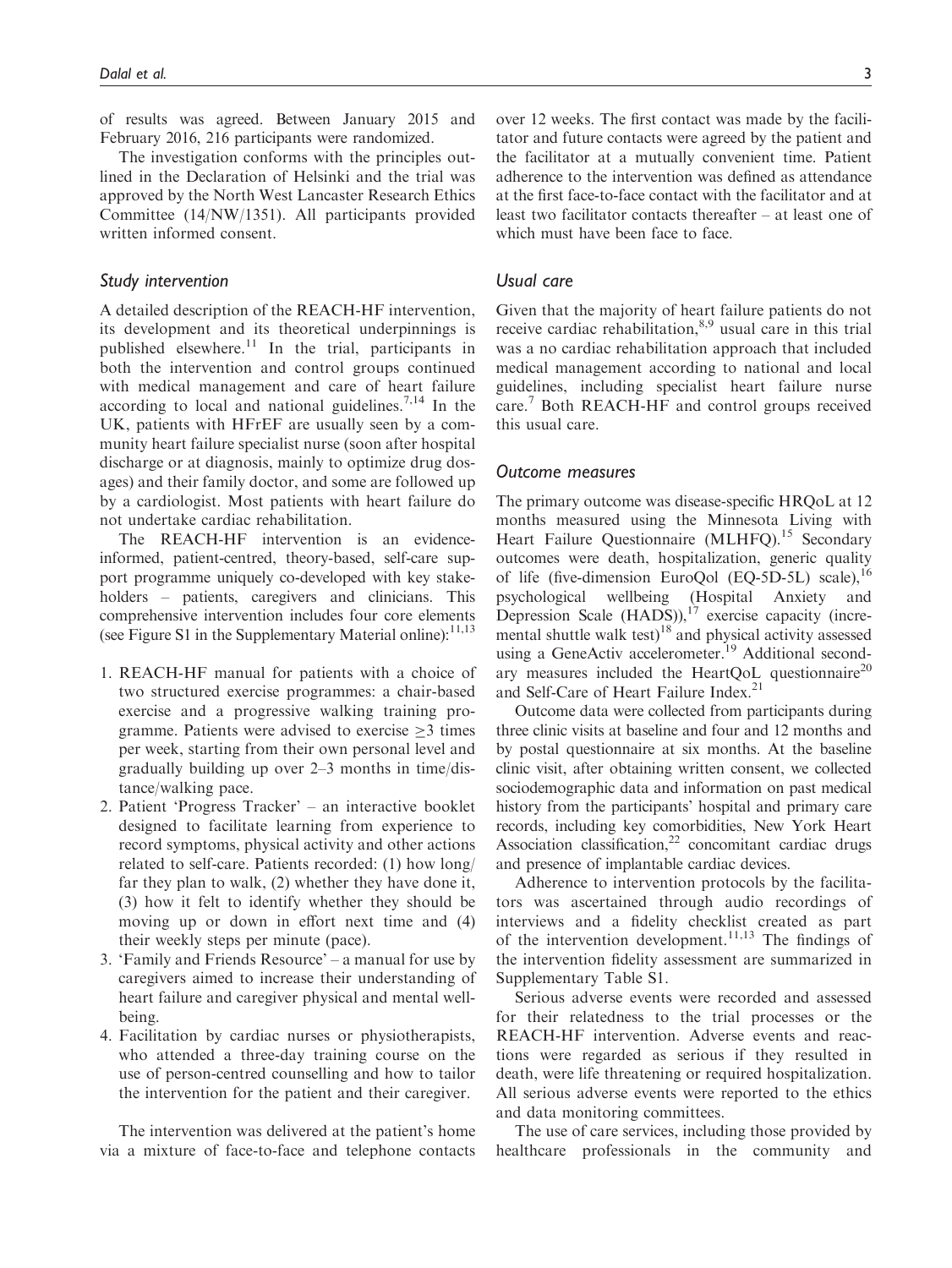secondary care, was documented at each follow-up visit by participants completing healthcare resource-use questionnaires and by collection of data on concomitant drug usage. A detailed cost-effectiveness analysis will be presented elsewhere.

### Statistical analysis

The sample size was based on an effect size that represented the minimal clinically important difference in our primary outcome measure – that is, five points on the MLHFO.<sup>15</sup> With a type I error of 0.05 and power of 90%, 85 participants per group were required to detect a five-point difference in the MLHFQ score, assuming a standard deviation (SD) of  $10^{4,23}$  Assuming an attrition rate of 20% (in accordance with the level of attrition seen in previous trials), $10$  108 participants were required per group.

All statistical analyses were conducted to a predefined analysis plan agreed in advance with the trial management group, trial steering committee and data management committee. Baseline sociodemographic and healthrelated variables are reported descriptively by treatment arm. The primary analyses for all participant outcomes were based on a between-group, intention-to-treat basis in participants with complete outcome data at 12 months. Outcomes were analysed using linear regression methods, adjusting for stratification variables and baseline score of the outcome variable, where applicable. Secondary analyses were undertaken on participant outcomes as repeated-measures analysis using all follow-up assessment points (four, six and 12 months). In addition, we did a per-protocol analysis and estimated complier average causal effects analysis of the primary outcome using 12-month follow-up data. We used our definition of adherence to the REACH-HF intervention (see above under 'Study intervention') to specify the per-protocol population.

Multiple imputation methods were used as a sensitivity analysis to address the issue of missing outcome data at follow-up. The following predefined subgroups were assessed using interaction terms: the two minimization variables used in randomization (centre and N-terminal proB-type natriuretic peptide) plus time since diagnosis of heart failure and presence of participating caregiver.

Serious adverse events are presented descriptively by treatment arm. All between-group outcome comparisons are presented as mean difference with 95% confidence interval (CI). No correction of  $p$  values for multiplicity of testing was undertaken. However, the primary outcome analysis was done before all other analyses, and the  $p$  values of all subsequent analyses were interpreted in the context of multiple testing. No interim analyses were performed.

Unit costs were applied to resource use reported at the participant level to estimate the delivery costs associated with the REACH-HF intervention.<sup>24</sup> Costs are reported in pounds sterling  $(f)$  for 2016. All analyses were performed using Stata version 14.1.

# **Results**

### Trial population and interventions

The 216 participants were randomly allocated to the REACH-HF group  $(n = 107)$  and control group  $(n = 109)$  (Figure 1). Overall, 92 (86%) participants in the REACH-HF group and 93 (85%) in the control group provided data for the primary outcome. Drop out was the result of death  $(n=8)$  or withdrawal  $(n = 20) - 15$  participants did not wish to continue, three were uncontactable and two were too unwell.

Participants were predominantly male (78%) and New York Heart Association class II (59%), with an average age of 70 years and mean left ventricular ejection fraction of 34%. Patient-level characteristics at baseline were well balanced between the groups, apart from more frequent cardiac comorbidity (history of myocardial infarction and atrial fibrillation) and, consequently, higher Charlson comorbidity score in the control group (Table 1). $^{25}$  Mean baseline MLHFQ scores for the REACH-HF group were higher (poorer) than for the control group, but secondary baseline outcomes were similar for the two groups (Tables 2 and 3).

Of the 107 patients randomized to the REACH-HF group, 96 (90%) met our definition of intervention adherence.

### Primary outcome: disease-specific HRQoL

At 12 months, MLHFQ total scores improved in the REACH-HF group but did not change in the control group, with a significant between-group difference of – 5.7 points  $(95\% \text{ CI} -10.6 \text{ to } -0.7)$  in favour of the REACH-HF group ( $p = 0.025$ ; Table 2). This difference was also consistent across per-protocol, complier average causal effects, multiple-imputation and repeated-measure analyses. The MLHFQ physical score also differed significantly in favour of the REACH-HF group (mean difference at 12 months –3.2 (95% CI –5.7 to –0.6,  $p = 0.016$ )) but the MLHFQ emotional score did not (–0.8 (–2.2 to 0.6),  $p = 0.273$ . A post-hoc analysis showed that 48 (52%) participants in the REACH-HF group and 31 (33%) in the control group achieved a reduction of  $\geq$  5 MLHFQ points.

## Secondary outcomes

The maintenance score on the Self-Care of Heart Failure Index, a measure of self-care, was in favour of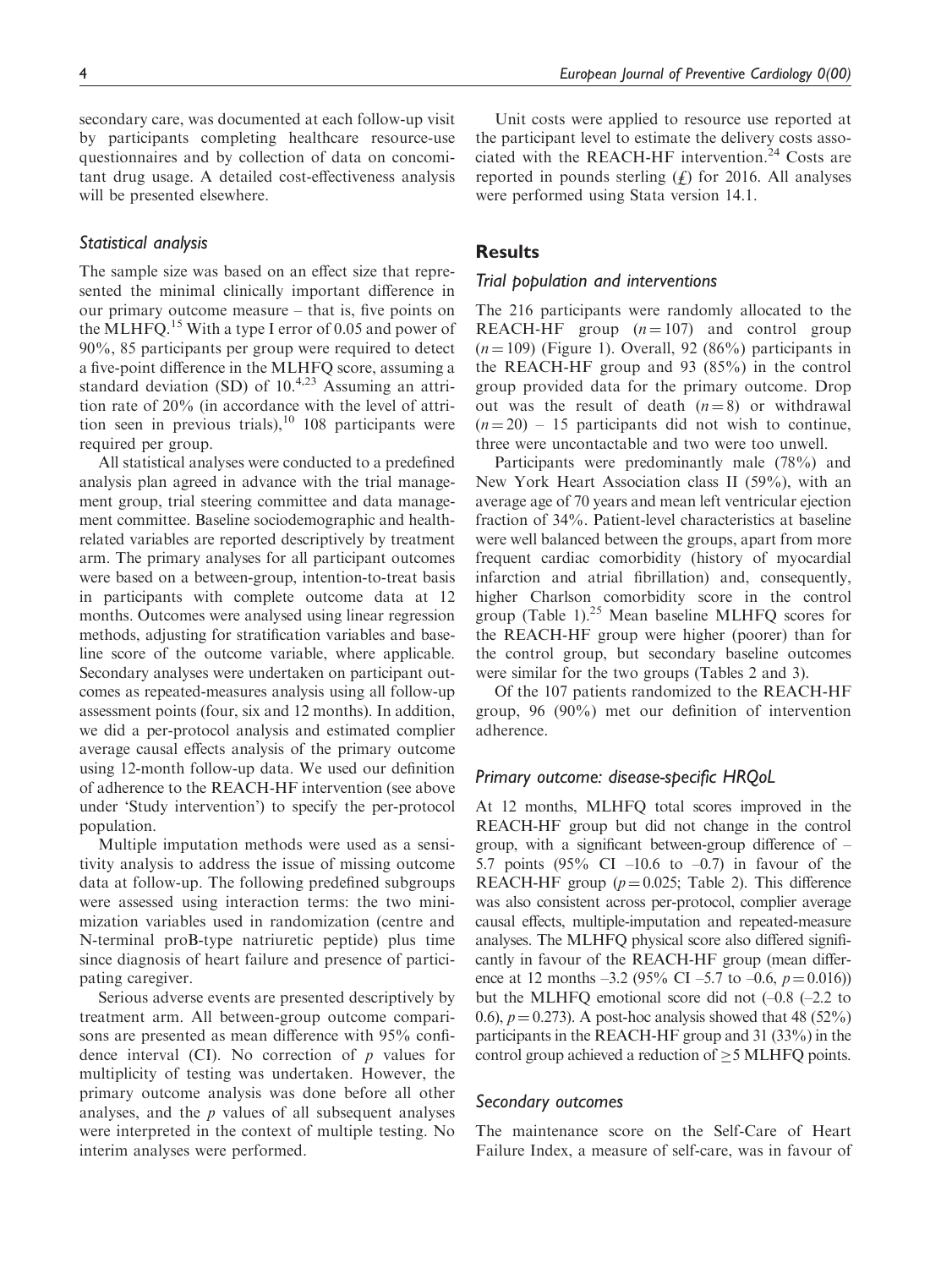

### Figure 1. Trial profile.

\*Per protocol: REACH-HF participant must attend first face-to-face contact with facilitator and at least two facilitator contacts thereafter, at least one of which must be face-to-face.

yOne REACH-HF and two control participants had completed questionnaires insufficiently to allow scoring of primary outcome. REACH-HF: Rehabilitation EnAblement in CHronic Heart Failure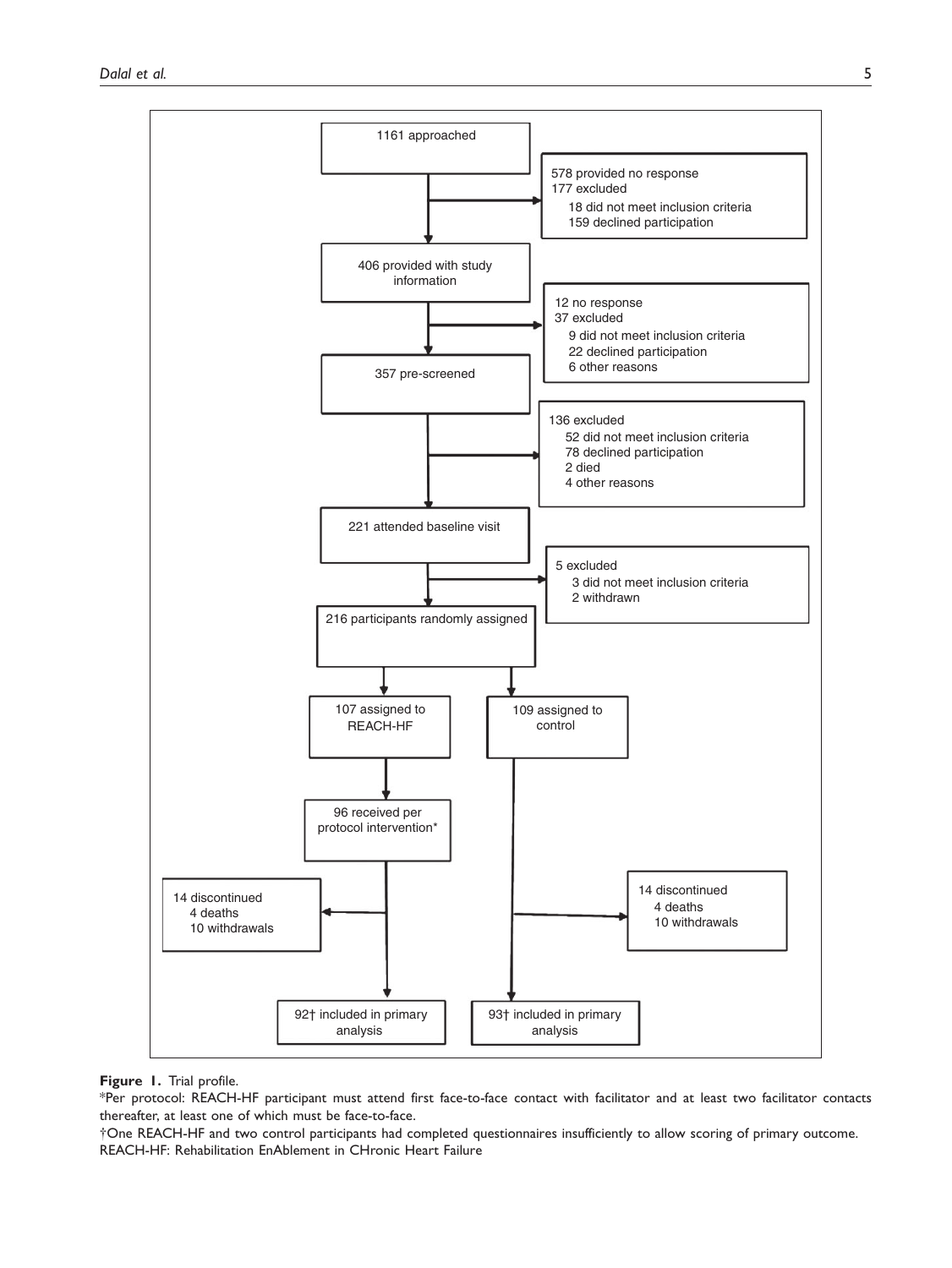Table 1. Baseline characteristics. Data are n (%) unless otherwise indicated; percentages may not sum to 100 because of rounding.

Table 1. Continued

| rounaing.                                           |                       |                                 |
|-----------------------------------------------------|-----------------------|---------------------------------|
| Characteristic                                      | REACH-HF<br>$n = 107$ | Control<br>$n = 109$            |
| Mean (SD) age, years <sup>a</sup>                   | 69.7 (10.9)           | 69.9(11)                        |
| Female sex                                          | 26 (24)               | 21(19)                          |
| Median (IQR)<br>BMI, kg/m <sup>2 b</sup>            | 28.1 (25.3–32.4)      | 28.0 (25-32.2)                  |
| Main activity                                       |                       |                                 |
| Retired                                             | 81 (76)               | 83 (76)                         |
| In employment or<br>self-employment                 | 18(17)                | 17(16)                          |
| Living alone                                        | 28 (26)               | 22(20)                          |
| Ethnic origin                                       |                       |                                 |
| White                                               | 100 (93)              | 104(95)                         |
| Other, Black, Asian, other                          | 7(7)                  | 5(5)                            |
| NYHA status                                         |                       |                                 |
| Class I                                             | 24 (22)               | 19(17)                          |
| Class II                                            | 63 (59)               | 63 (58)                         |
| Class III                                           | 20 (19)               | 26(24)                          |
| Class IV                                            |                       | $\left( \left  \right  \right)$ |
| Ischaemic aetiology of HF                           | 48 (45)               | 50 (46)                         |
| Time since diagnosis of HF, years                   |                       |                                 |
| $\langle$                                           | 35 (33)               | 35 (32)                         |
| $I-2$                                               | 18(17)                | 20(18)                          |
| >2                                                  | 54 (51)               | 54 (50)                         |
| Median (IQR) LVEF, % <sup>c</sup>                   | 34.5 (25-39)          | $33(27-36.3)$                   |
| NT-pro-BNP level, pg/ml                             |                       |                                 |
| $<$ 2000                                            | 84 (79)               | 86 (79)                         |
| >2000                                               | 23 (22)               | 23(21)                          |
| Current smoker                                      | 6(6)                  | 6(6)                            |
| Comorbidities, past or present<br>Diabetes mellitus |                       | 25(23)                          |
| Myocardial infarction                               | 26 (24)               |                                 |
|                                                     | 29 (27)               | 38 (35)                         |
| <b>Hypertension</b>                                 | 45 (42)               | 42 (39)                         |
| Chronic renal impairment                            | 14(13)                | 19(17)                          |
| Arthritis, osteoarthritis<br>or rheumatoid          | 45 (42)               | 35 (32)                         |
| Atrial fibrillation or<br>atrial flutter            | 48 (45)               | 60 (55)                         |
| COPD                                                | 8(8)                  | 9(8)                            |
| Depression                                          | 27 (25)               | 23(21)                          |
| Charlson comorbidity<br>score $>3^d$                | 12(11)                | 26 (24)                         |
| Baseline use of drugs                               |                       |                                 |
| Beta-blocker                                        | 90 (84)               | 90 (83)                         |
| Angiotensin II receptor<br>antagonist <sup>e</sup>  | 31 (29)               | 24 (22)                         |
| ACE inhibitor <sup>e</sup>                          | 68 (64)               | 74 (68)                         |
| Loop diuretic                                       | 70 (65)               | 68 (62)                         |
|                                                     |                       | (continued)                     |

| Characteristic                        | REACH-HF<br>$n = 107$ | Control<br>$n = 109$ |
|---------------------------------------|-----------------------|----------------------|
| Aldosterone antagonist<br>Digoxin     | 64 (60)<br>20(19)     | 52 (48)<br>14(13)    |
| Baseline use of devices               |                       |                      |
| ICD                                   | 10(9)                 | 11(10)               |
| <b>CRT</b>                            | 10(9)                 | 5(5)                 |
| Combined CRT/ICD                      | 5(5)                  | 4(4)                 |
| Pacemaker                             | 11(10)                | 11(10)               |
| Location                              |                       |                      |
| Cornwall, England, UK                 | 30(28)                | 31(28)               |
| Gwent, Wales, UK                      | 23(22)                | 23(21)               |
| Birmingham, England, UK               | 27(25)                | 28 (26)              |
| York, England UK                      | 27(25)                | 27 (25)              |
| Caregiver present at<br>randomization | 53 (50)               | 44 (40)              |

REACH-HF: Rehabilitation EnAblement in CHronic Heart Failure; SD: standard deviation; IQR: interquartile range; BMI: body mass index; NYHA: New York Heart Association; HF: heart failure; NT-pro-BNP: N-terminal proB-type natriuretic peptide; LVEF: left ventricular ejection fraction; COPD: chronic obstructive pulmonary disease; ICD: implantable cardioverter defibrillator; CRT: cardiac synchronization therapy device; UK: United Kingdom.

<sup>a</sup>National Audit of Cardiac Rehabilitation (NACR) 2013-2014 data for comparison: total mean (SD) age in NACR =  $67$  (13) years, mean age for patients with heart failure  $= 69$  (13) years.

<sup>b</sup>Numerical values for body mass index available for 215 participants (REACH-HF,  $n = 107$ ; control,  $n = 108$ ).

Numerical values for LVEF available for 156 participants (REACH-HF,  $n = 76$ ; control,  $n = 80$ ). Categorical data collected for 60 participants. All participants had an ejection fraction  $<$  45% or systolic dysfunction.

<sup>d</sup>For the REACH-HF trial, we calculated the Charlson comorbidity score but not the Charlson comorbidity index or Charlson comorbidity adjusted life expectancy, as some of our patient population were older than 80 years, which is the limit for these additional scores.

ePatients who were intolerant to angiotensin-converting enzyme inhibitor were on angiotensin II receptor antagonist (e.g. losartan, candesartan).

the REACH-HF intervention group at 12 months  $(p < 0.001)$ . Within-group improvements from baseline were seen in the REACH-HF group for HADS anxiety and depression, incremental shuttle walk test and Self-Care of Heart Failure Index (management and confidence) but did not reach statistical significance compared with control at 12 months. No differences were seen in the other secondary outcomes, that is, EQ-5D, HeartQoL and physical activity (Table 2). Similar patterns of primary and secondary results were seen at four and six months. We found no evidence of a significant subgroup treatment interaction on the primary outcome at 12 months by N-terminal proB-type natriuretic peptide level, presence of caregiver, recruitment site or duration of heart failure (see Supplementary Table S2).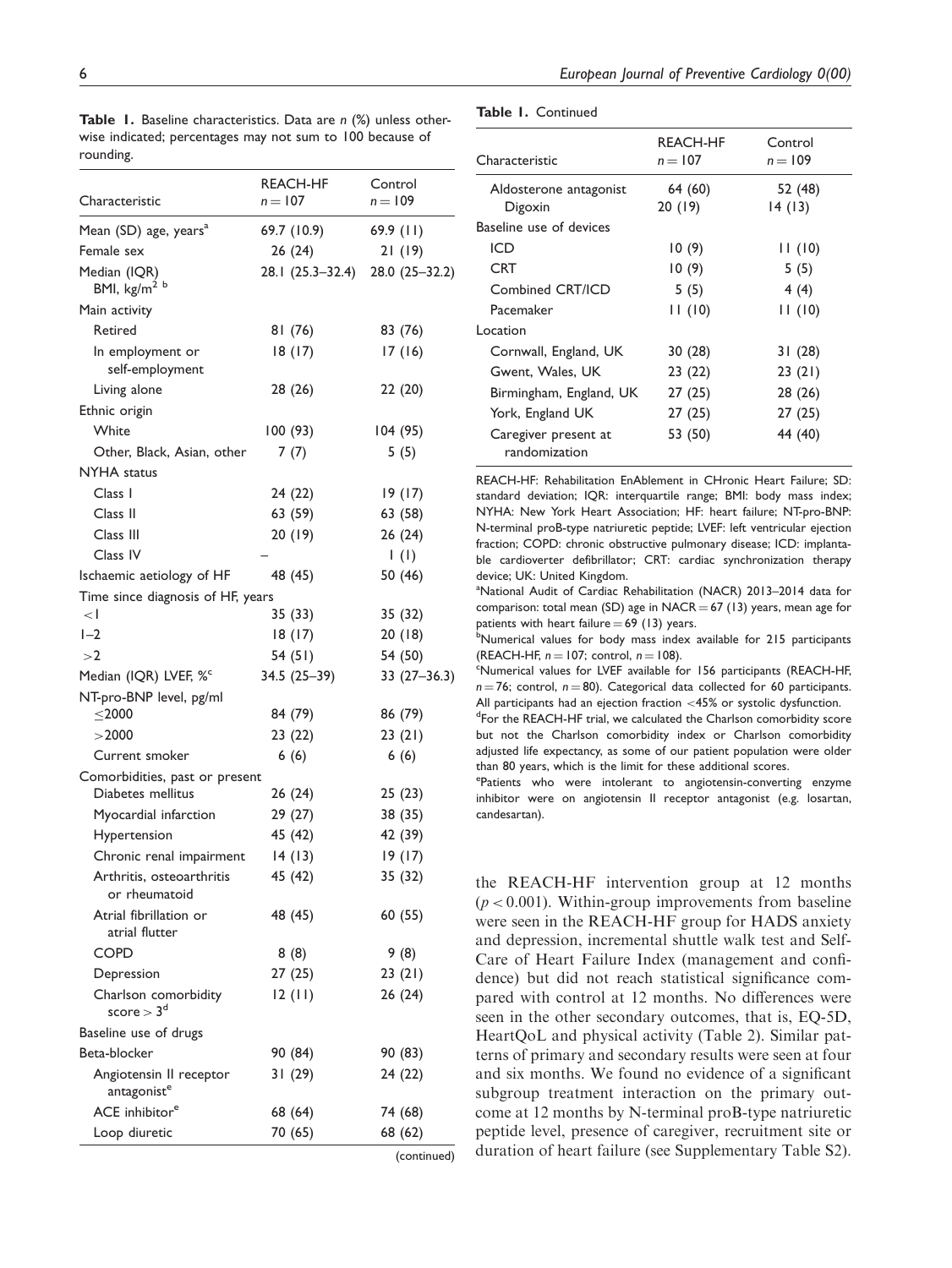|              | <b>Baseline</b>    |                                                                                                          | Follow-up              |                   |                   |                  |                   |                   |                                                                                                                                                                                                |         |
|--------------|--------------------|----------------------------------------------------------------------------------------------------------|------------------------|-------------------|-------------------|------------------|-------------------|-------------------|------------------------------------------------------------------------------------------------------------------------------------------------------------------------------------------------|---------|
|              |                    |                                                                                                          | Four months            |                   | Six months        |                  | 12 months         |                   |                                                                                                                                                                                                |         |
| Outcome      | REACH-HF           | Control                                                                                                  | REACH-HF               | Control           | REACH-HF          | Control          | REACH-HF          | Control           | Between-group<br>difference                                                                                                                                                                    | p value |
| <b>MLHFO</b> |                    |                                                                                                          |                        |                   |                   |                  |                   |                   |                                                                                                                                                                                                |         |
| Overall      | 32.8 (23.8, 107)   | 28.3 (22, 109)                                                                                           | 8.4, 96)<br>22.7 (1    | 27.8 (23.2, 100)  | 28.8 (20.5, 90)   | 29.5 (21.8, 94)  | 24.1 (20.9, 92)   | 27.5 (23.2, 93)   | $-5.7$ ( $-10.6$ to $-0.7$ )                                                                                                                                                                   | 0.025   |
| Physical     | $16.5$ (11.5, 107) | 14.7 (11.2, 109)                                                                                         | 11.7(9.0, 96)          | 14.5(11.3, 100)   | 14.7(10.7,90)     | 14.9(11.2, 94)   | (2.2(10.8, 92))   | 14.5(11.8, 93)    | $-3.2 (-5.7 to -0.6)$                                                                                                                                                                          | 0.016   |
| Emotional    | 7.7 (7.3, 107)     | 6.8 (6.6, 109)                                                                                           | 4.8 (5.8, 96)          | 6.4(6.9, 100)     | 6.2(6.2, 90)      | 6.8(6.8, 94)     | 5.1 (5.8, 92)     | 5.5 (6.4, 93)     | $-0.8$ $(-2.2$ to 0.6)                                                                                                                                                                         | 0.273   |
| HADS         |                    |                                                                                                          |                        |                   |                   |                  |                   |                   |                                                                                                                                                                                                |         |
| Anxiety      | 5.1 (4.4, 107)     | 5.7 (4.3, 109)                                                                                           | 4.4 (3.9, 95)          | 5.2 (4.2, 101)    | 4.7 (3.7, 89)     | 5.4(4.3, 94)     | 4.2 (3.8, 88)     | 4.7 (4.5, 92)     | $0.1 (-0.8 \text{ to } 1.0)$                                                                                                                                                                   | 0.829   |
| Depression   | 4.4 (3.5, 107)     | 4.6 (3.3, 109)                                                                                           | 3.6(2.7, 95)           | 4.5(3.5, 101)     | 4.6 (3.2, 89)     | 4.7 (3.6, 94)    | 3.6(3.1, 88)      | 3.9(3.4, 92)      | $-0.2$ $(-1.1$ to 0.6)                                                                                                                                                                         | 0.563   |
| HeartQoL     |                    |                                                                                                          |                        |                   |                   |                  |                   |                   |                                                                                                                                                                                                |         |
| Global       | 1.8(0.7, 107)      | 1.8(0.7, 109)                                                                                            | 2.0(0.7, 95)           | 1.9(0.8, 101)     | 1.8(0.8, 89)      | 1.8(0.8, 91)     | 1.9(0.8, 88)      | (0.9, 92)         | $0.0 (-0.2$ to $0.2)$                                                                                                                                                                          | 0.823   |
| Physical     | 1.7(0.8, 107)      | 1.7(0.8, 109)                                                                                            | 1.9(0.8, 95)           | 1.7(0.9, 101)     | 1.6(0.8, 90)      | 1.7(0.9, 92)     | 1.8(0.9, 88)      | 1.7(0.9, 92)      | $0.0 (-0.2 \text{ to } 0.2)$                                                                                                                                                                   | 0.869   |
| Emotional    | 2.1 (0.9, 107)     | 2.2 (0.8, 109)                                                                                           | 0.8,95)<br>2.3(0)      | 2.2(0.8, 101)     | 2.2(0.8, 89)      | 2.1(0.8, 93)     | 2.3(0.8, 88)      | 2.3(0.8, 92)      | $0.0 (-0.2 \text{ to } 0.3)$                                                                                                                                                                   | 0.683   |
| EQ-5D-3L     |                    | 0.739 (0.234, 106) 0.723 (0.236, 108) 0.758 (0.223, 95)                                                  |                        | 0.753(0.219, 101) | 0.708 (0.265, 88) | 0.733(0.217, 92) | 0.752 (0.240, 88) | 0.739 (0.263, 92) | $-0.024$ $(-0.091$ to 0.044)                                                                                                                                                                   | 0.487   |
| EQ-5D VAS    | 69 (20), 97        | 71 (20), 97                                                                                              | 17,90<br>$\frac{1}{2}$ | 74 (17), 93       | 72 (18), 80       | 70 (19), 85      | 74 (18), 85       | 73 (22), 84       | $(-5 \text{ to } 6)$                                                                                                                                                                           | 0.859   |
| (0 1 00)     |                    |                                                                                                          |                        |                   |                   |                  |                   |                   |                                                                                                                                                                                                |         |
| <b>SCHFI</b> |                    |                                                                                                          |                        |                   |                   |                  |                   |                   |                                                                                                                                                                                                |         |
| Maintenance  | 55.8 (16.5, 107)   | 54.5 (14.5, 109)                                                                                         | 68.3 (13.6, 96)        | 55.7 (17.0, 101)  | 65.4 (14.4, 89)   | 54.7 (16.0, 94)  | 63.8 (17.0, 87)   | 55.2 (16.8, 92)   | 8.0 (3.6 to 12.4)                                                                                                                                                                              | < 0.001 |
| Management   | 43.1 (25.9, 47)    | 40.4 (21, 59)                                                                                            | 46.8 (24.2, 33)        | 42.0 (21.0, 48)   | 52.1 (18.8, 42)   | 41.9 (21.6, 37)  | 53.8 (23.4, 39)   | 43.4 (20.1, 40)   | 9.4 $(-4.0 \text{ to } 22.8)$                                                                                                                                                                  | 0.165   |
| Confidence   | 61.7 (25.0, 107)   | 65.3 (23.8, 108)                                                                                         | 67.0 (22.3, 94)        | 64.7 (21.7, 101)  | 65.4 (22.8, 85)   | 62.5 (22.7, 93)  | 70.3 (21.8, 88)   | 66.4 (21.3, 92)   | $5.6(-0.1 to 11.3)$                                                                                                                                                                            | 0.056   |
|              |                    | EnAblement in CHronic Heart Failure; SCHFI: Self-Care of Heart Failure Index; YAS: visual analogue scale |                        |                   |                   |                  |                   |                   | EQ-5D-3L: three level version of five-dimension EuroQol scale; HADS: Hospital Anxiety and Depression Scale; MLHFQ: Minnesota Living with Heart Failure Questionnaire; REACH-HF: Rehabilitation |         |

Table 2. Primary and secondary patient reported outcomes at baseline and follow-up. Data are mean (standard deviation, n) unless otherwise indicated. Table 2. Primary and secondary patient reported outcomes at baseline and follow-up. Data are mean (standard deviation, n) unless otherwise indicated.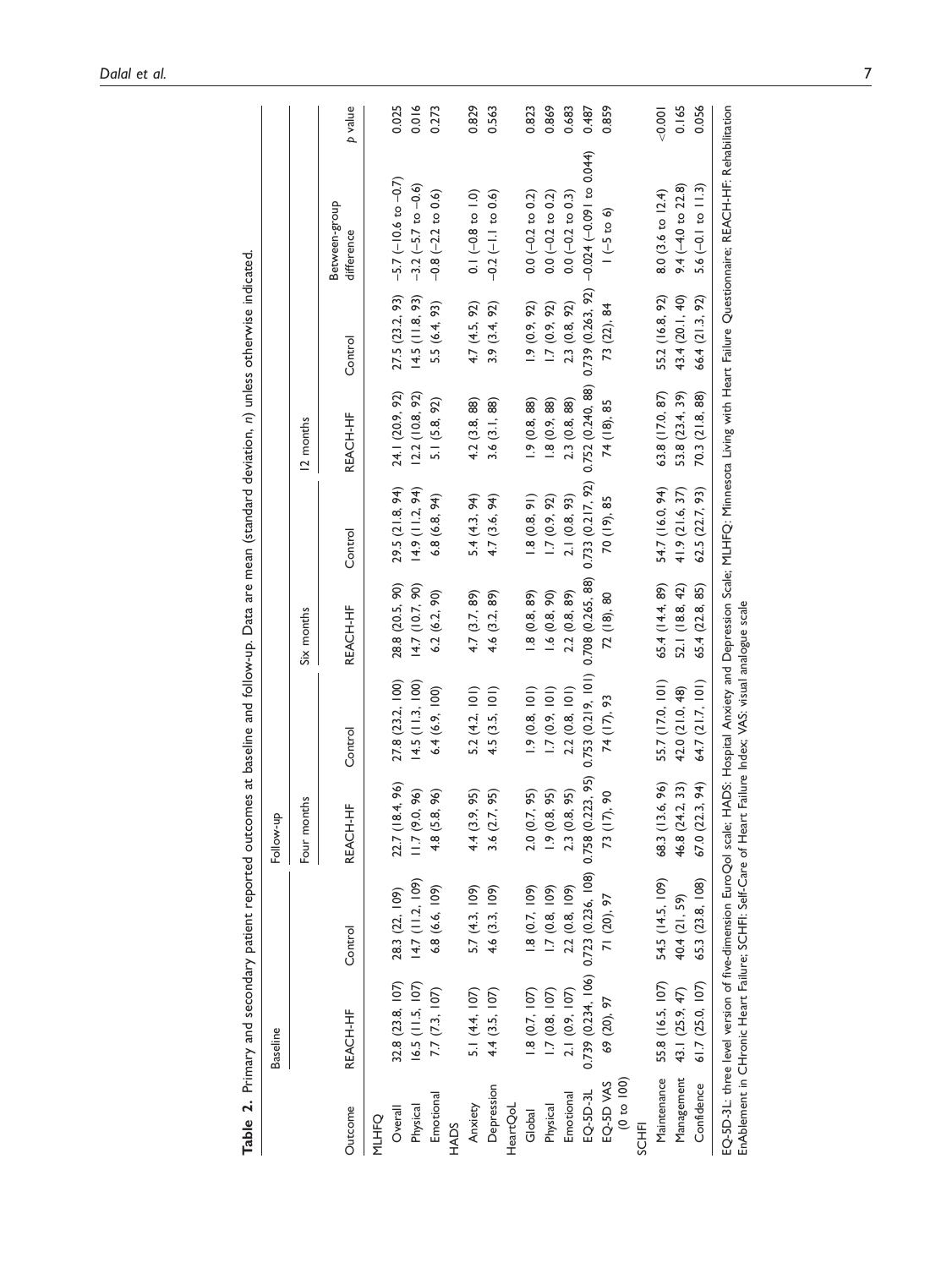|                                                                                          |                      |                       | Follow-up            |                      |                      |                      |                                   |         |
|------------------------------------------------------------------------------------------|----------------------|-----------------------|----------------------|----------------------|----------------------|----------------------|-----------------------------------|---------|
|                                                                                          | <b>Baseline</b>      |                       | Four months          |                      | 12 months            |                      |                                   |         |
| Outcome                                                                                  | <b>REACH-HF</b>      | Control               | <b>REACH-HF</b>      | Control              | <b>REACH-HF</b>      | Control              | Between-group<br>difference       | p value |
| ISWT, m                                                                                  | 262.3<br>(153.4, 99) | 239.7<br>(152.4, 103) | 328.5<br>(181.3, 66) | 294.3<br>(215.5, 75) | 328.5<br>(181.3, 66) | 294.3<br>(215.5, 75) | 0.1<br>$(-33.3 \text{ to } 33.5)$ | 0.995   |
| Number of days/week with at<br>least 10 min/day activity<br>$>$ 100 milli-g <sup>a</sup> | 5.8<br>(2.3, 99)     | 5.9<br>(1.9, 103)     | 5.6<br>(2.4, 78)     | 5.5<br>(2.6, 84)     | 5.6<br>(2.4, 78)     | 5.5<br>(2.6, 84)     | 0.2<br>$(-0.4 \text{ to } 0.7)$   | 0.601   |
| Average time/day (min)<br>$\leq$ 20 milli-g <sup>a</sup>                                 | 1104<br>(102, 99)    | 1106<br>(114, 103)    | 1107<br>(110, 88)    | 1092<br>(116, 93)    | 1092<br>(124, 78)    | 1103<br>(118, 84)    | $-7$ ( $-29$ to 15)               | 0.534   |
| $21-40$ milli- $ga$                                                                      | 4 <br>(35, 99)       | 136<br>(35, 103)      | 140<br>(35, 88)      | 138<br>(30, 93)      | 42<br>(39, 78)       | 138<br>(34, 84)      | $-1$ (-9 to 8)                    | 0.880   |
| $41-60$ milli- $ga$                                                                      | 80<br>(25, 99)       | 80<br>(27, 103)       | 80<br>(27, 88)       | 82<br>(26, 93)       | 81<br>(30, 78)       | 81<br>(28, 84)       | $0 (-6 \text{ to } 6)$            | 0.901   |
| $61-80$ milli- $ga$                                                                      | 45<br>(21, 99)       | 46<br>(21, 103)       | 45<br>(22, 88)       | 48<br>(22, 93)       | 48<br>(23, 78)       | 46<br>(22, 84)       | $2(-2 \text{ to } 5)$             | 0.372   |
| $81-100$ milli- $ga$                                                                     | 26<br>(16, 99)       | 27<br>(16, 103)       | 26<br>(16, 88)       | 28<br>(17, 93)       |                      |                      |                                   |         |
| $>$ 100 milli-g <sup>a</sup>                                                             | 42<br>(34, 99)       | 46<br>(40, 103)       | 43<br>(37, 88)       | 51<br>(46, 93)       |                      |                      |                                   |         |

Table 3. Secondary objective outcomes at baseline and follow-up. Data are mean (standard deviation, n) unless otherwise indicated.

 $^{\text{a}}$ 1000 milli-g = 1 g = 9.81 m/s<sup>2</sup>, < 40 milli-g is approximately equivalent to sedentary activities such as sitting, lying and  $\geq$  100 milli-g is approximately equivalent to activities undertaken at a moderate to vigorous intensity.

REACH-HF: Rehabilitation EnAblement in CHronic Heart Failure; ISWT: incremental shuttle walk test; milli-g: milli-gravity unit

Over the 12 months of the trial, eight (4%) participants died: four deaths in each group and four deaths related to heart failure (one REACH-HF, three controls). In the REACH-HF group, 19 participants had at least one hospital admission during follow-up to 12 months compared with 24 patients in the control group (odds ratio (OR) 0.72 (95% CI 0.35 to 1.51),  $p = 0.386$ ). Three REACH-HF versus six control patients experienced one or more hospital admissions related to heart failure (0.56, 0.13 to 2.33,  $p = 0.422$ ). Overall, there were 33 admissions (four related to heart failure) in the REACH-HF group and 35 (10 related to heart failure) in the control group. The independent data monitoring committee considered none of the 37 serious adverse events in the REACH-HF to be related to the intervention.

# Costs

To calculate costs, facilitator contact sheets were completed at 12 months and were available for 94 (98%) participants in the REACH-HF intervention group. The mean number of facilitator contacts was 6.5 per participant, and total contact time and non-contact time inputs were 5.3 and 2.9 h per participant, respectively, with overall time input at 8.25 h per participant. Taking into account these contact times, facilitator

training, and travel and consumables, the mean total cost for delivery of the REACH-HF intervention was estimated at  $\frac{1}{4}$ 418.39 per participant (Supplementary Table S3).

### **Discussion**

In this randomized, multicentre trial, participants with HFrEF who received the novel REACH-HF homebased cardiac rehabilitation intervention for 12 weeks in addition to usual care had superiority in disease-specific HRQoL and self-management at 12 months compared with usual care alone. The magnitude of improvement in total MLHFQ (mean between group difference –5.7 (95% CI –10.6 to –0.7) points) was not only statistically significant but also clinically meaningful (i.e. a reduction  $\geq 5$  points).<sup>16</sup> The MLHFQ score is a key outcome indicator for patient well-being that has been shown to be independently related to survival.<sup>26</sup> The cost of the REACH-HF intervention  $(f418.39)$  per participant) falls within the National Health Service tariff for cardiac rehabilitation in England of  $\frac{1}{4}477$ per patient.<sup>27</sup>

The REACH-HF intervention was also associated with better patient ratings of self-care maintenance assessed using the Self-Care of Heart Failure Index, indicating enhanced engagement in activities such as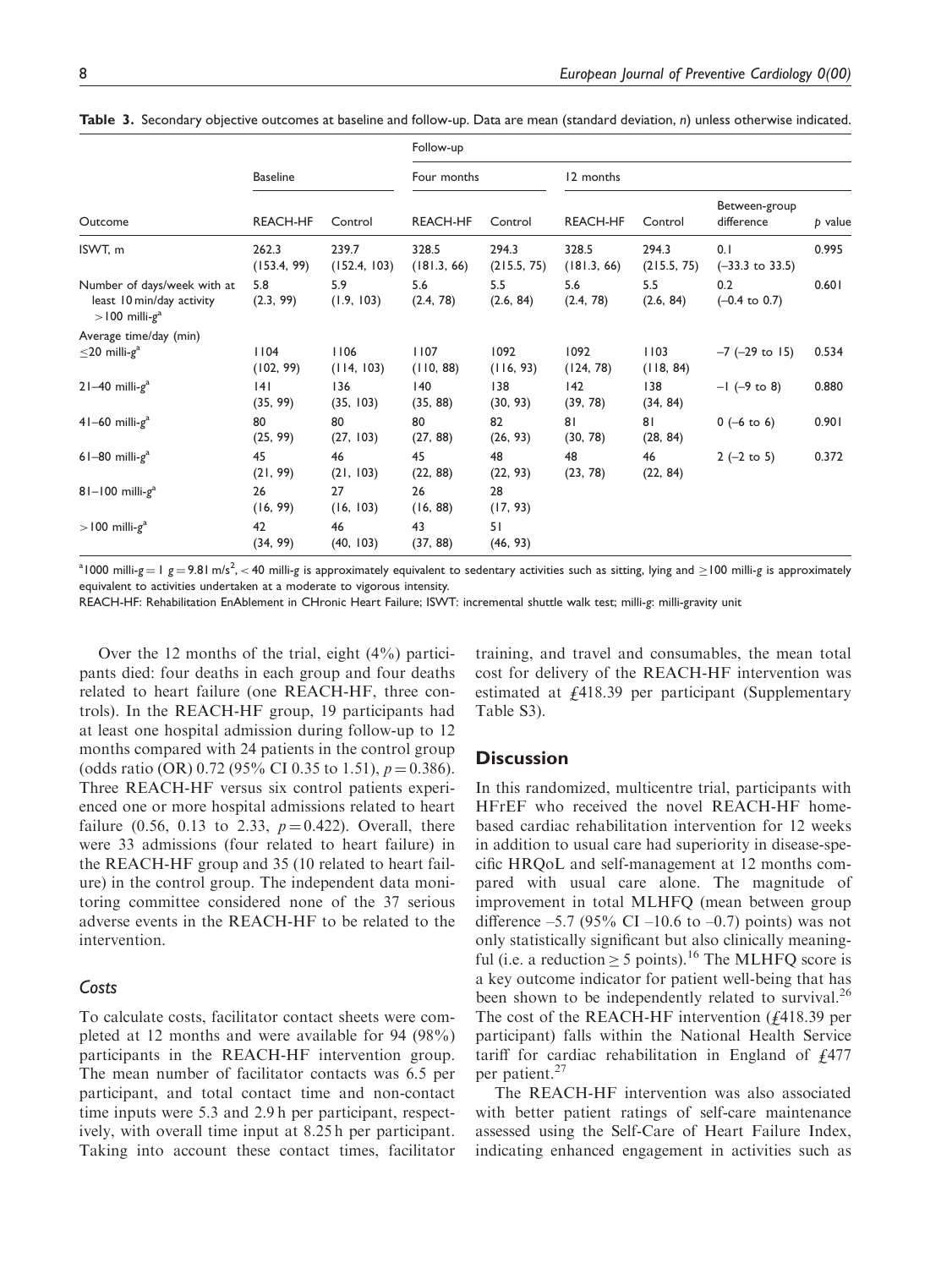monitoring their weight and increased exercise, looking for signs of fluid retention and using a system to help remember daily drugs. $^{21}$ 

The results of our trial are consistent with existing evidence on the impact of cardiac rehabilitation for heart failure. The 2014 Cochrane meta-analysis of exercise-based cardiac rehabilitation included 33 trials and reported a mean benefit in MLHFQ score of –5.8 (95% CI –9.2 to –2.4) points ( $p = 0.0007$ ) compared with control.<sup>4</sup> However, it is important to note that most of this evidence came from trials of hospital- and centre-based models of cardiac rehabilitation, as only six of the included trials (413 participants) assessed cardiac rehabilitation undertaken exclusively in a home-based setting.<sup>4</sup> Furthermore, our findings are in keeping with recent studies that support the use of home-based interventions as an alternative to centre-based cardiac rehabilitation.28,29 Mobile and internet modes of delivery may offer the opportunity to improve cardiac rehabilitation uptake in the elderly.<sup>30</sup>

We believe that this study is the first randomized trial of a home-based cardiac rehabilitation intervention for heart failure derived from health behaviour change theory and that was co-developed with patients, caregivers and clinicians. We recently published the findings of a single centre pilot trial which supported the feasibility and acceptability of the REACH-HF intervention in heart failure patients with preserved ejection fraction (HFpEF) and indicates that it would be possible to recruit and retain participants in a full randomized trial of our intervention in patients with  $H$ FpEF. $31$ 

This multicentre trial in patients with HFrEF recruited to target, had excellent intervention adherence (90%) and had a relatively low level of attrition  $(< 15\%$  loss) over the 12 months of participant follow-up. There are a number of possible explanations for the lack of a significant between-group difference in other outcomes. First, participants may have insufficiently engaged with the REACH-HF intervention to stimulate an improvement in outcomes. For example, failure to adequately engage in the exercise training programme would explain the lack of between-group difference in exercise capacity and physical activity. Second, the trial was not formally powered to detect differences in secondary outcomes, in particular clinical events. Third, REACH-HF is a comprehensive, multifactorial intervention, with individual patients likely to have experienced different pathways to improved HRQoL, which may include reduced stress or anxiety; improved pacing of physical activity, exercise capacity, or sleep quality; and better medication management. In addition, the baseline characteristics of our study population indicated high levels of comorbidity. The lack of impact on exercise capacity and physical activity may therefore be attributed to the 'heavy burden of comorbid disease' that can affect outcomes in older patients with heart failure.<sup>32</sup> For example, substantive numbers of patients had atrial fibrillation/flutter (50%) and osteoarthritis or rheumatoid arthritis (37%), which could have limited the participants' intensity and frequency of exercise and physical activity. Finally, there is a growing evidence base demonstrating the limited sensitivity of the EQ-5D in mild-to-moderate heart failure.<sup>33–35</sup> Consistent with our study, the HF-ACTION study found no difference in the EQ-5D utility score after exercise-based cardiac rehabilitation compared with control at 12 months.<sup>35</sup> In contrast, the EQ-5D has been shown to be a valid and sensitive measure in patients with advanced heart failure.<sup>2</sup>

### Study limitations

This study had potential limitations. First is the lack of blinding – given the nature of the intervention and control, we could not mask participants to treatments, so our results may reflect patient expectation bias. However, we used self-reported outcome measures and outcome assessor blinding procedures to reduce researcher assessment bias. Second, around 15% of data were missing for the primary outcome measure at follow-up. However, our sensitivity analyses show that the between-group inferences in our trial were robust to data imputation. To take account of the observed baseline between-group imbalance, we adjusted all analyses for baseline outcome scores and the presence of cardiac morbidity (myocardial infarction, atrial fibrillation and atrial flutter). Third, the assessment of adherence is notoriously challenging in home-based interventions (given the self-direct nature of the intervention, we were not a able to capture consistent patient-level data on their level of intervention adherence, such as their exercise training programme).<sup>36</sup>

### **Conclusions**

The REACH-HF home-based cardiac rehabilitation intervention for the management of HFrEF results in superior and clinically important improvements in disease-specific HRQoL and self-management. These findings support the benefits of an affordable, novel homebased cardiac rehabilitation intervention that offers patients, clinicians and healthcare commissioners an additional option to centre-based cardiac rehabilitation to address current low rates of uptake.

#### Author contribution

HMD and RST contributed equally. HMD, RST, KJ, RCD, PD, JM, RvL, CGreen, JW, NB, CGreaves, CA and SSingh designed the trial, were responsible for its conduct and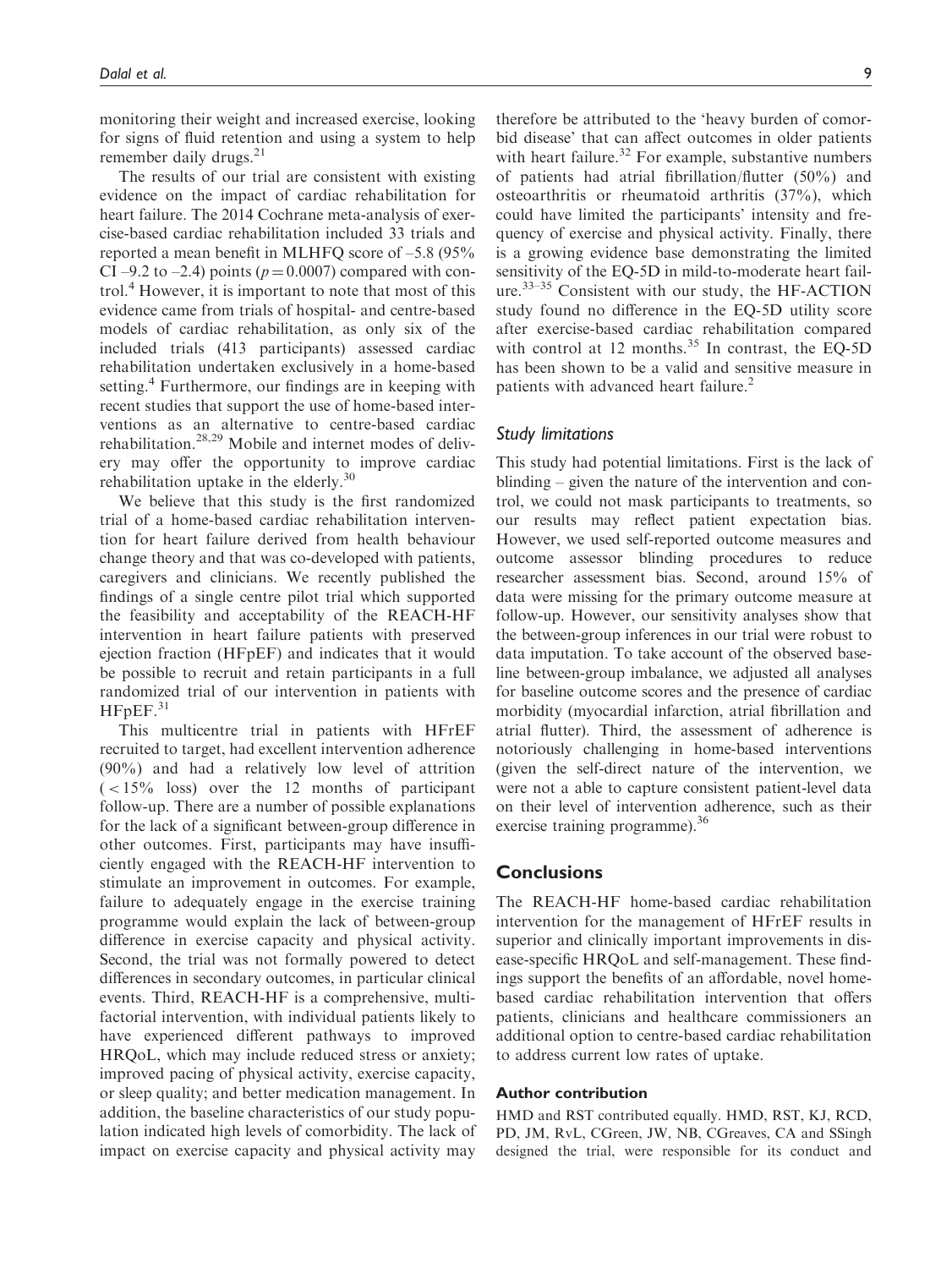obtained the trial funding. CGreaves led the design of the intervention, with strong contributions from JW, PD, the Heart Manual Department (Edinburgh) and the REACH-HF service user advisory group. VE and CH were responsible for trial and data collection management. FW, SSadler, CGreen and MH analysed the data. KP provided patient and public involvement. All authors including, CCL, KS and SSadler, contributed to writing and editing the manuscript, with the lead taken by HMD and RST. All authors commented on the manuscript and agreed the final version. HMD and RST are the guarantors. The corresponding author had full access to all of the data in the trial and had final responsibility for the decision to submit.

### Acknowledgements

We thank all participants, facilitators, clinicians, researchers and administrators in Birmingham, Cornwall, Gwent, HM Department NHS Lothian (Carolyn Deighan and Jenny Elliott), Peninsula Clinical Trials Unit, Royal Cornwall Hospitals Trust (Research, Development and Innovation and Clinical Chemistry departments), the Programme/ Steering Committee (Martin Cowie (chair), Graham Dunn, Suzanna Hardman, Roger Boyle and Liz Clark), the Data Monitoring Committee (Ann Dorthe-Zwisler (chair), Alan Montgomery and Gill Furze) and independent adjudicators (Iain Squire, Sern Lim and Paco Leyva). We thank Jemma Lough for technical editing and John Cleland, John Campbell, Tony Mourant for comments on earlier drafts of this manuscript. Previous presentations: ESC Heart Failure Annual Congress – Vienna, Austria – May 2018 (poster); British Cardiovascular Society annual conference – Manchester, UK – June 2018 (poster and oral). Data sharing: All of the individual participant data collected during the trial (including the data dictionary) will be available, after deidentification, immediately after completion of trial funding (end of June 2018) with no end date. The trial protocol has been published. All proposals requesting data access will need to specify how it is planned to use the data, and all proposals will need approval of the trial's co-chief investigators (HMD and RST) before data release.

ISRCTN86234930

#### Declaration of conflicting interests

The authors declared the following potential conflicts of interest with respect to the research, authorship, and/or publication of this article: all authors report grants from the UK National Institute for Health Research (NIHR) during the course of the trial. There are no other declared potential conflicts of interest with respect to research, authorship, and/or publication of this article.

#### Funding

The authors disclosed receipt of the following financial support for the research, authorship, and/or publication of this article: this work was supported by the United Kingdom's National Institute for Health Research (NIHR) Programme Grants for Applied Research (grant number RP-PG-1210- 12004). RST and NB are part-funded by the National Institute for Health Research (NIHR) Collaboration for Peninsula Leadership in Applied Health Research and Care. KJ is part-funded by the National Institute for Health Research (NIHR) Collaboration for Leadership in Applied Health Research and Care (CLAHRC) West Midlands. SSingh is supported by NIHR CLARCH East Midlands. The funders' peer-review process informed the trial protocol. The sponsor of the trial had no role in trial design, data collection, data analysis, data interpretation, or writing of the report. The views expressed in this publication are those of the authors and not necessarily of the NIHR or United Kingdom's Department of Health and Social Care. All authors report grants from the National Institute for Health Research (NIHR) during the course of the trial.

### References

- 1. Braunwald E. The war against heart failure: The Lancet lecture. Lancet 2015; 385: 812–824.
- 2. Calvert MJ, Freemantle N and Cleland JGF. The impact of chronic heart failure on health-related quality of life data acquired in the baseline phase of the CARE-HF study. Eur J Heart Fail 2005; 7: 243–251.
- 3. Lewis EF, Johnson PA, Johnson W, et al. Preferences for quality of life or survival expressed by patients with heart failure. *J Heart Lung Transplant* 2001; 20: 1016–1024.
- 4. Taylor RS, Sagar VA, Davies EJ, et al. Exercise-based rehabilitation for heart failure. Cochrane Database Syst Rev 2014; CD003331.
- 5. Yancy CW, Jessup M, Bozkurt B, et al. 2013 ACCF/ AHA guideline for the management of heart failure: A report of the American College of Cardiology Foundation/American Heart Association Task Force on Practice Guidelines. J Am Coll Cardiol 2013; 62: e147–e239.
- 6. Ponikowski P, Voors AA, Anker SD, et al. 2016 ESC guidelines for the diagnosis and treatment of acute and chronic heart failure: The task force for the diagnosis and treatment of acute and chronic heart failure of the European Society of Cardiology (ESC). Developed with the special contribution of the Heart Failure Association (HFA) of the ESC. Eur J Heart Fail 2016; 18: 891–975.
- 7. National Institute for Health and Care Excellence. Chronic heart failure: Management of chronic heart failure in adults in primary and secondary care. Clinical guideline CG108. London: NICE, 2010.
- 8. Golwala H, Pandey A, Ju C, et al. Temporal trends and factors associated with cardiac rehabilitation referral among patients hospitalized with heart failure: Findings from Get With The Guidelines–Heart Failure Registry. J Am Coll Cardiol 2015; 66: 917–926.
- 9. Bjarnason-Wehrens B, McGee H, Zwisler AD, et al. Cardiac rehabilitation in Europe: Results from the European Cardiac Rehabilitation Inventory Survey. Eur J Cardiovasc Prev Rehabil 2010; 17: 410–418.
- 10. Dalal HM, Zawada A, Jolly K, et al. Home based versus centre based cardiac rehabilitation: Cochrane systematic review and meta-analysis. BMJ 2010; 340: b5631.
- 11. Greaves CJ, Wingham J, Deighan C, et al. Optimising self-care support for people with heart failure and